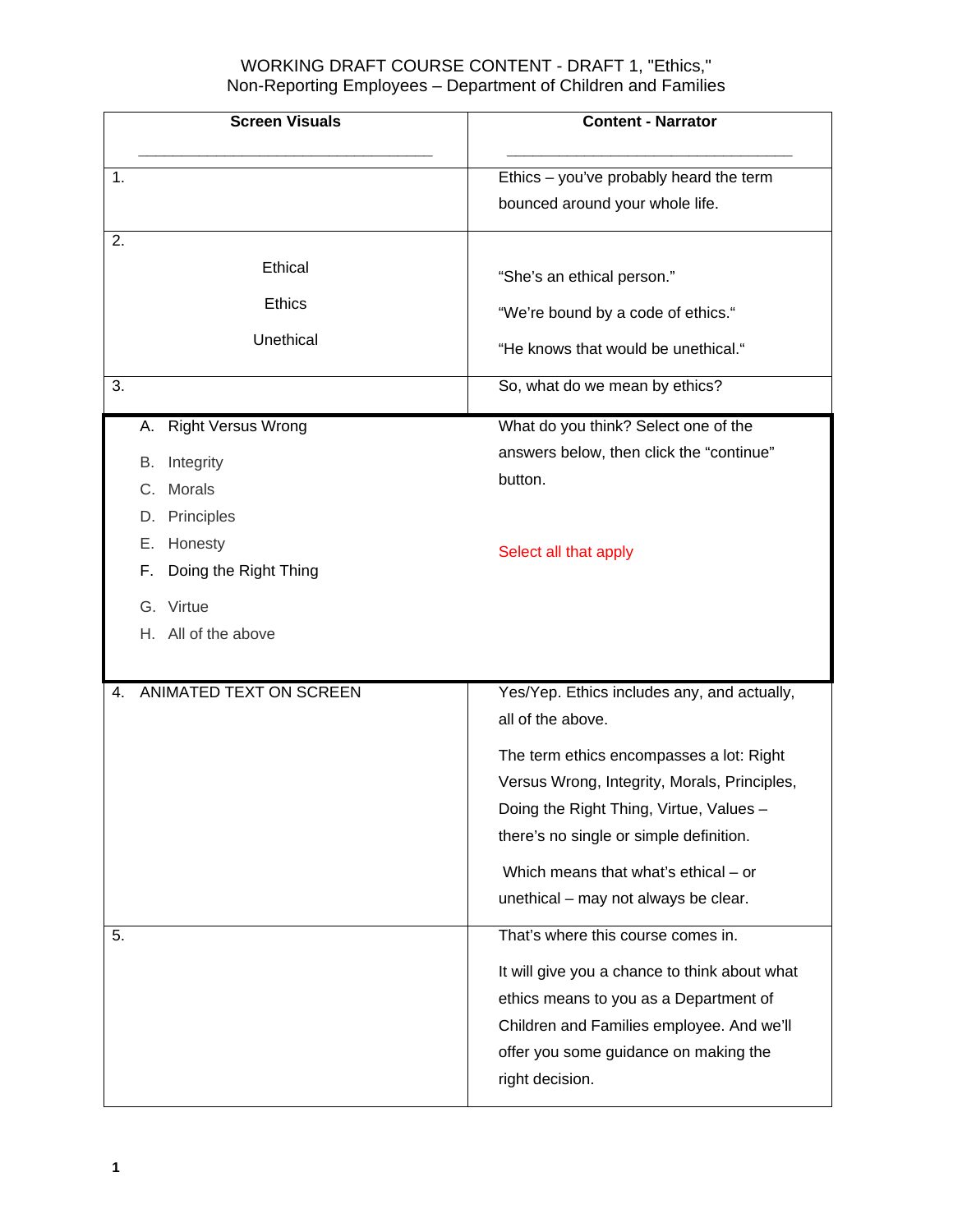| ANIMATED TEXT ON SCREEN - BUILD<br>6.           | By the time you finish this course:           |
|-------------------------------------------------|-----------------------------------------------|
|                                                 | You'll have a better understanding<br>1.      |
|                                                 | of the meaning of ethics.                     |
|                                                 | You'll be aware of the rules, laws<br>2.      |
|                                                 | and policies that govern ethics in            |
|                                                 | Florida Government - and the                  |
|                                                 | Department of Children and                    |
|                                                 | Families in particular.                       |
|                                                 | You'll have some insight into<br>3.           |
|                                                 | applying the rules to specific                |
|                                                 | situations, having challenged                 |
|                                                 | yourself on how you would resolve             |
|                                                 | sample ethical dilemmas. And,                 |
|                                                 | You'll know where to turn for<br>4.           |
|                                                 | additional information and                    |
|                                                 | guidance.                                     |
| SPECIAL EFFECTS TEXT WITH<br>7.                 | <b>What is Ethics?</b>                        |
| <b>GRAPHIC</b>                                  | Let's start at the beginning.                 |
| 8. SPECIAL EFFECTS WORDS                        | Discussions about ethics go back more         |
| <b>GREEK TEMPLE, PHILOSOPHER</b>                | than 2000 years. And guess what:              |
| <b>TEACHING</b>                                 | questions about values and principles -       |
|                                                 | ethics - were first raised by public          |
|                                                 | employees.                                    |
| PORTRAITS OF SOCRATES, PLATO<br>9.              | The ancient Greek philosophers -              |
| AND ARISTOTLE - ANIMATED                        | Socrates, Plato and Aristotle - who were      |
|                                                 | also politicians and public educators -       |
|                                                 | pondered, debated, discussed and wrote        |
|                                                 | about ethical related issues in 300 and 400   |
|                                                 | BC.                                           |
| 10. SOCRATES, PLATO AND ARISTOTLE -             | Aristotle offered: All virtue is summed up in |
| WRITING, TEACHING WITH TEXT                     | dealing justly. While Socrates advised:       |
| PHILOSOPHICAL FOUNDATIONS<br>OF WESTERN CULTURE | Regard your good name as the richest          |
| Justice                                         | jewel you can possibly be possessed of.       |
|                                                 |                                               |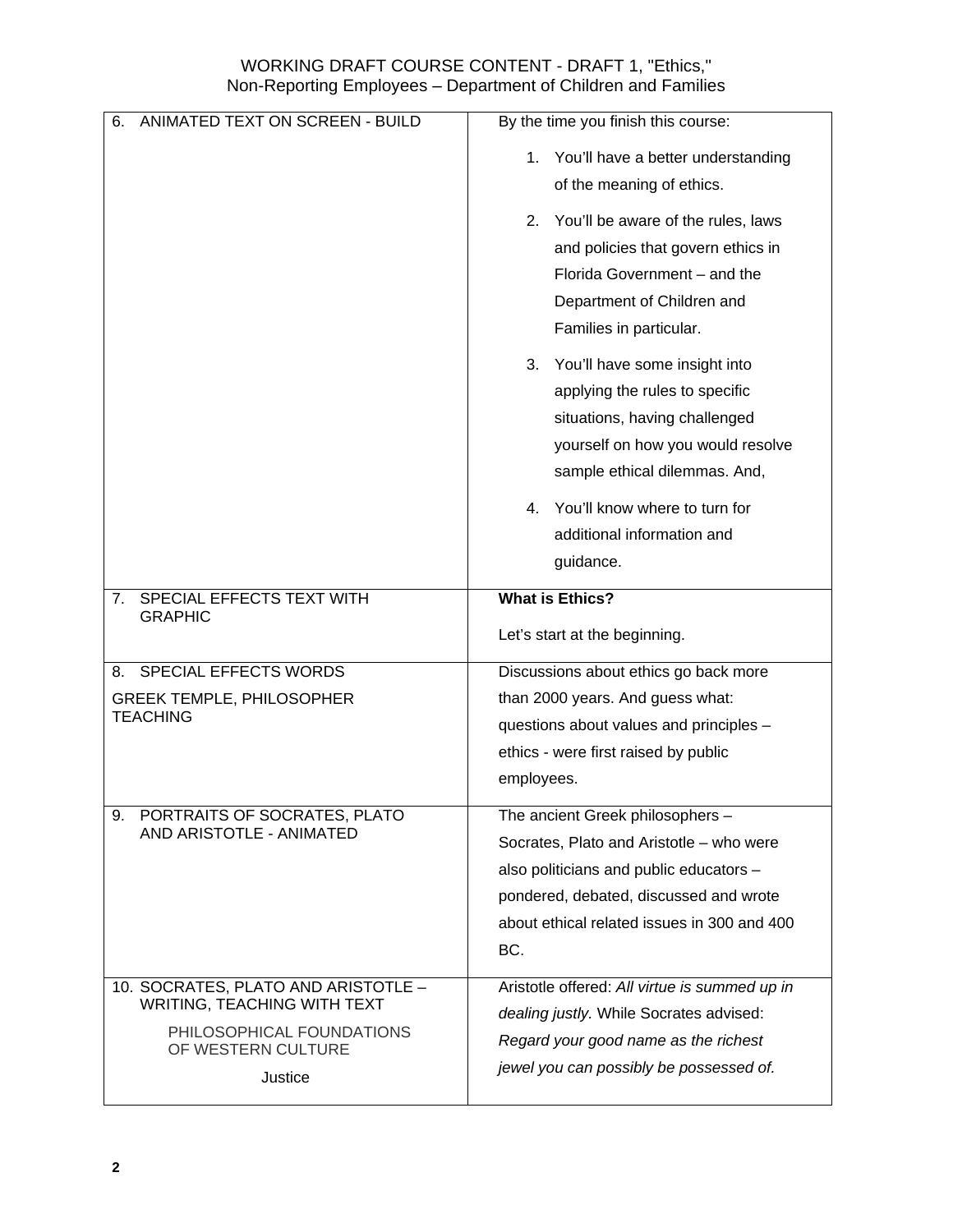| <b>GOODNESS</b>          |                                                                                                                                                                                                                                                                                                                                                                                                                                                                                                                                                                                 |
|--------------------------|---------------------------------------------------------------------------------------------------------------------------------------------------------------------------------------------------------------------------------------------------------------------------------------------------------------------------------------------------------------------------------------------------------------------------------------------------------------------------------------------------------------------------------------------------------------------------------|
| 11. TEXT BOX AND FRAME   | <b>EXERCISE</b><br>Now it's your turn. In the column on the left<br>write type out your definition of Ethics.<br>When you're finished click the "Answer" to<br>see how the term is defined by sources<br>ranging from the<br>Encyclopedia Britannica to the<br>US State Department.                                                                                                                                                                                                                                                                                             |
| 12. IN-LINE FRAME ANSWER | A theory or a system of moral<br>$\bullet$<br>values.<br>A set of moral principles.<br>A set of principles and practices<br>that governs good human conduct.<br>The general nature of morals and<br>$\bullet$<br>of the specific moral choices to be<br>made by a person; moral<br>philosophy.<br>A theory or system of moral values.<br>The rules or standards governing<br>the conduct of a person or the<br>members of a profession.<br>The principles of conduct<br>governing an individual or a group.<br>A guiding philosophy.<br>A consciousness of moral<br>importance. |
| 13.                      | While these ideas are quite similar, as we<br>said before, there's no single definition of<br>ethics.                                                                                                                                                                                                                                                                                                                                                                                                                                                                           |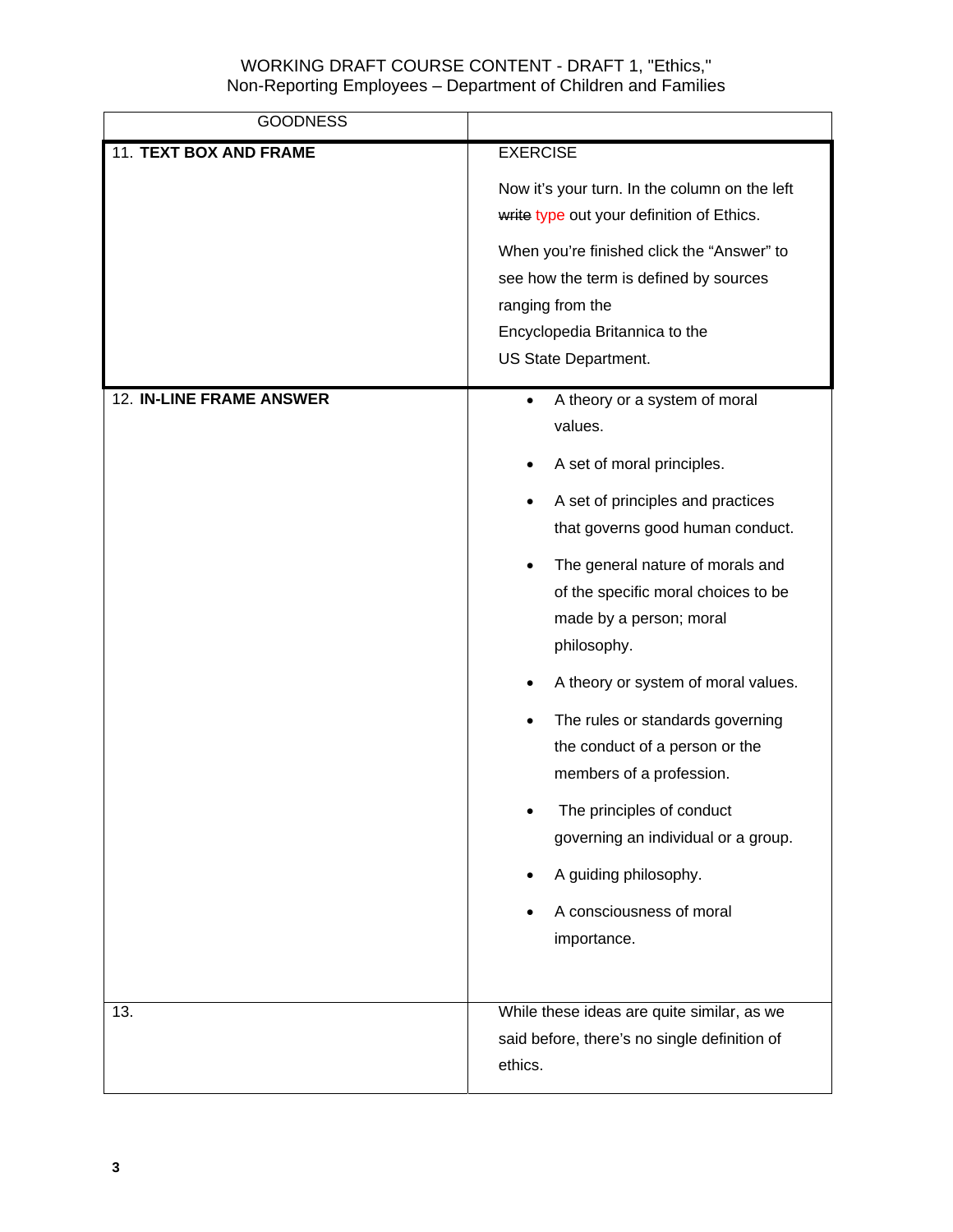| 14.                                              | Review your definition to see if it includes   |
|--------------------------------------------------|------------------------------------------------|
|                                                  | any of the terms and ideas in the Answer       |
|                                                  | column.                                        |
|                                                  |                                                |
| 15. VIDEO - US CAPITAL                           | <b>Ethics in Government: the foundation</b>    |
|                                                  | for public trust                               |
| 16. AMERICAN FLAG, PORTRAITS OF                  | Think for a second about some of the           |
| <b>GREAT AMERICANS FADE IN</b>                   | greatest public figures in American History    |
|                                                  | and the words that defined them:               |
| 17.                                              | From George Washington's - "sacred fire        |
|                                                  | of liberty" to Lincoln's "of the people by the |
|                                                  | people and for the people." From FDRs "a       |
|                                                  | new deal for the American People" to JFKs      |
|                                                  | "and so my fellow Americans" to Martin         |
|                                                  | Luther King's, "a nation where they won't      |
|                                                  | be judged by the color of their skin, but the  |
|                                                  | content of their character."                   |
| 18. FADE OUT PORTRAITS, GOOGLE                   |                                                |
| EARTH WASHINGTON DC FROM                         | What central idea about government binds       |
| <b>SPACE</b>                                     | together these and thousands of other          |
|                                                  | great American leaders?                        |
| 19. FREEZE, SUPERIMPOSE:                         | The idea that there is a sacred trust          |
|                                                  | between government and the people it           |
| A Sacred Trust                                   | serves - with fairness, integrity and honesty  |
|                                                  | at it's core.                                  |
| Integrity and Honesty                            |                                                |
| 20. VIDEO WASHINGTON DC                          | In a democracy we believe and we trust         |
| Government Will Be Ethical,                      | that government must $-$ and will $-$ do the   |
| Public Welfare Should Never Be Compromised       | right thing.                                   |
| For Personal Gain.                               | Simply put: we trust that our government       |
|                                                  | will be ethical, and that public welfare       |
|                                                  | should never be compromised for personal       |
|                                                  | gain.                                          |
|                                                  |                                                |
| 21. VIDEO OF EMPLOYEE AT WORK -                  | As a publ ic employee -- like those who        |
| MAYBE SPECIAL EFFECTS - TEXT ON<br><b>SCREEN</b> | preceded you over the last several hundred     |
| GAIN AND HOLD THE PUBLIC'S                       | years, you have an absolute and                |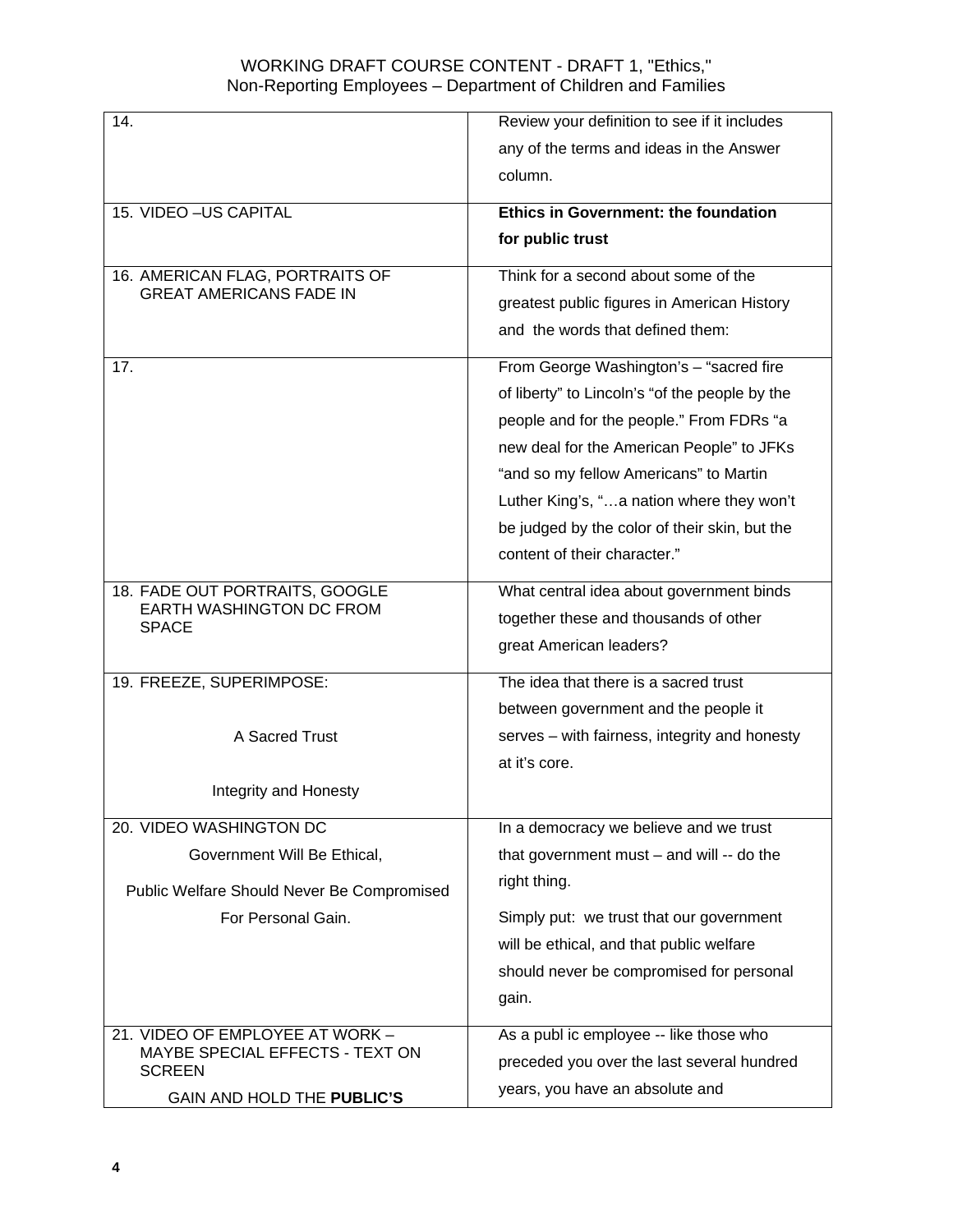| <b>TRUST</b>                                                    | unconditional requirement and                    |
|-----------------------------------------------------------------|--------------------------------------------------|
|                                                                 | responsibility to gain and hold the public's     |
|                                                                 | trust.                                           |
| 22. ANIMATED WORD ETHICS                                        | Ethics is the foundation for that trust.         |
| 23. DEPARTMENT OF CHILDREN AND                                  | As an employee of the Department of              |
| <b>FAMILIES LOGO</b>                                            | Children and Families your commitment to         |
|                                                                 | ethics and integrity is one of the most          |
|                                                                 | critical in state government.                    |
| 24. VIDEO MONTAGE OF                                            | Because whether you're on the front line --      |
| <b>CLIENTS/CONSUMERS</b>                                        | or supporting those who are --quite often        |
|                                                                 | lives are at stake.                              |
|                                                                 |                                                  |
| 25. 3-D ANIMATION OF FLORIDA                                    | This department has been entrusted with          |
|                                                                 | the health and well being of thousands of        |
|                                                                 | Florida citizens:                                |
| 26. VIDEO/SPECIAL EFFECTS VIDEO                                 | Children who have been abused; victims of        |
|                                                                 | domestic violence; mentally ill individuals;     |
|                                                                 | frail, elderly adults - and more.                |
| 27. CLIENTS/CONSUMERS                                           | Abiding by a code of ethics is especially        |
|                                                                 | important for those who have been                |
|                                                                 | entrusted with the responsibility to help        |
|                                                                 | those who are unable to care for or protect      |
|                                                                 | themselves.                                      |
| 28. VIDEO FLORIDA CAPITAL BUILDING                              | Ethics in Florida Government: The Laws,          |
|                                                                 | <b>Rules and Policies</b>                        |
| 29. ANIMATED SCROLL UNROLLING:                                  | The State of Florida has laws and rules          |
| <b>SUPERIMPOSE TEXT</b>                                         | governing ethics in government, as does          |
|                                                                 | the Department of Children and Families.         |
|                                                                 | Specifically:                                    |
| 30. Article 1, Section 24, Constitution Of The                  | Article 1, section 24, Constitution of the       |
| State Of Florida                                                | State of Florida.                                |
| Article Ii, Section 8, Constitution Of<br>The State Of Florida. | Article II, section 8, Constitution of the State |
|                                                                 | of Florida.                                      |
|                                                                 |                                                  |
|                                                                 |                                                  |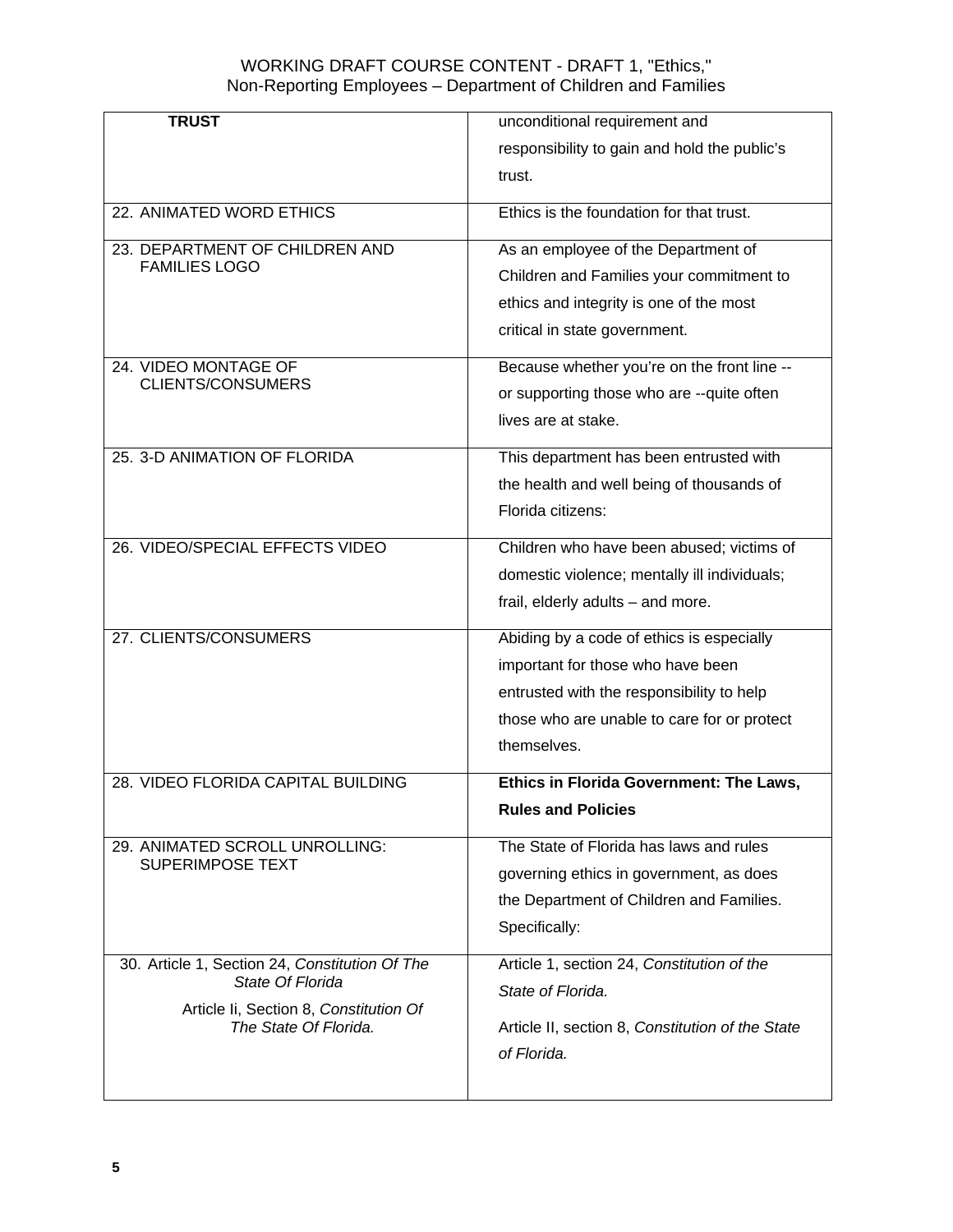| 31. Chapter 112, Part lii, Florida Statutes<br>(F.S.), Code Of Ethics For Public Officers | Chapter 112, Part III, Florida Statutes       |
|-------------------------------------------------------------------------------------------|-----------------------------------------------|
| And Employees.                                                                            | (F.S.), Code of Ethics for Public Officers    |
|                                                                                           | and Employees.                                |
| 32. "2007 Guide To The Sunshine Amendment                                                 | "2007 Guide to the Sunshine Amendment         |
| And Code Of Ethics For Public Officers<br>And Employees,"                                 | and Code of Ethics for Public Officers and    |
|                                                                                           | Employees," State of Florida Commission       |
|                                                                                           | on Ethics                                     |
| 33. Governor Charlie Crist 'S Executive Order                                             | Governor Charlie Crist's Executive Order      |
| 07-01 Issued                                                                              | 07-01                                         |
|                                                                                           |                                               |
| 34. Department Children And Families                                                      | Department of Children and Families           |
| Operating Procedure 60-05 And 180 - 04                                                    | Operating Procedures 60-05 and 180 - 04       |
|                                                                                           | Note: We need to have a couple of             |
|                                                                                           | examples to drive this homemaybe in the       |
|                                                                                           | Jeopardy section                              |
|                                                                                           |                                               |
| 35. FADE TO BLACK TO DENOTE<br><b>TRANSITION</b>                                          | Let's take a quick look at what guidance      |
|                                                                                           | you can find and where.                       |
| <b>CRIST WITH KEY WORDS</b><br>36.                                                        | First, the Governor's Office: As one of his   |
| Service To The Public as Our Highest Priority                                             | first official actions, Florida Governor      |
| Government As Good as the People It Serves.                                               | Charlie Crist issued Executive Order 07-01.   |
|                                                                                           | The order pledges to the people of Florida    |
| HONEST, ETHICAL AND OPEN<br><b>STRUCTURE WITHIN WHICH</b>                                 | that we, as public servants, will maintain    |
| <b>GOVERNMENT DECISIONS ARE</b>                                                           | service to the public as our highest priority |
| <b>MADE</b>                                                                               | and reaffirms his commitment to an honest,    |
|                                                                                           | ethical and open government for the people    |
|                                                                                           | of Florida.                                   |
| 37. ZOOM FLORIDA STATUTE BOOK                                                             | Next, Florida Law. Chapter 112, Florida       |
|                                                                                           | Statutes, contains the Code of Ethics for     |
|                                                                                           | Public Officers and Employees - which is      |
|                                                                                           | described as the "moral philosophy upon       |
|                                                                                           | which the state conducts business."           |
| 38. STATUTE GRAPHIC                                                                       | The statute outlines the ethical              |
|                                                                                           | responsibilities of all state employees,      |
|                                                                                           | identifies practices and activities           |
|                                                                                           | considered unethical and prohibited by law    |
|                                                                                           |                                               |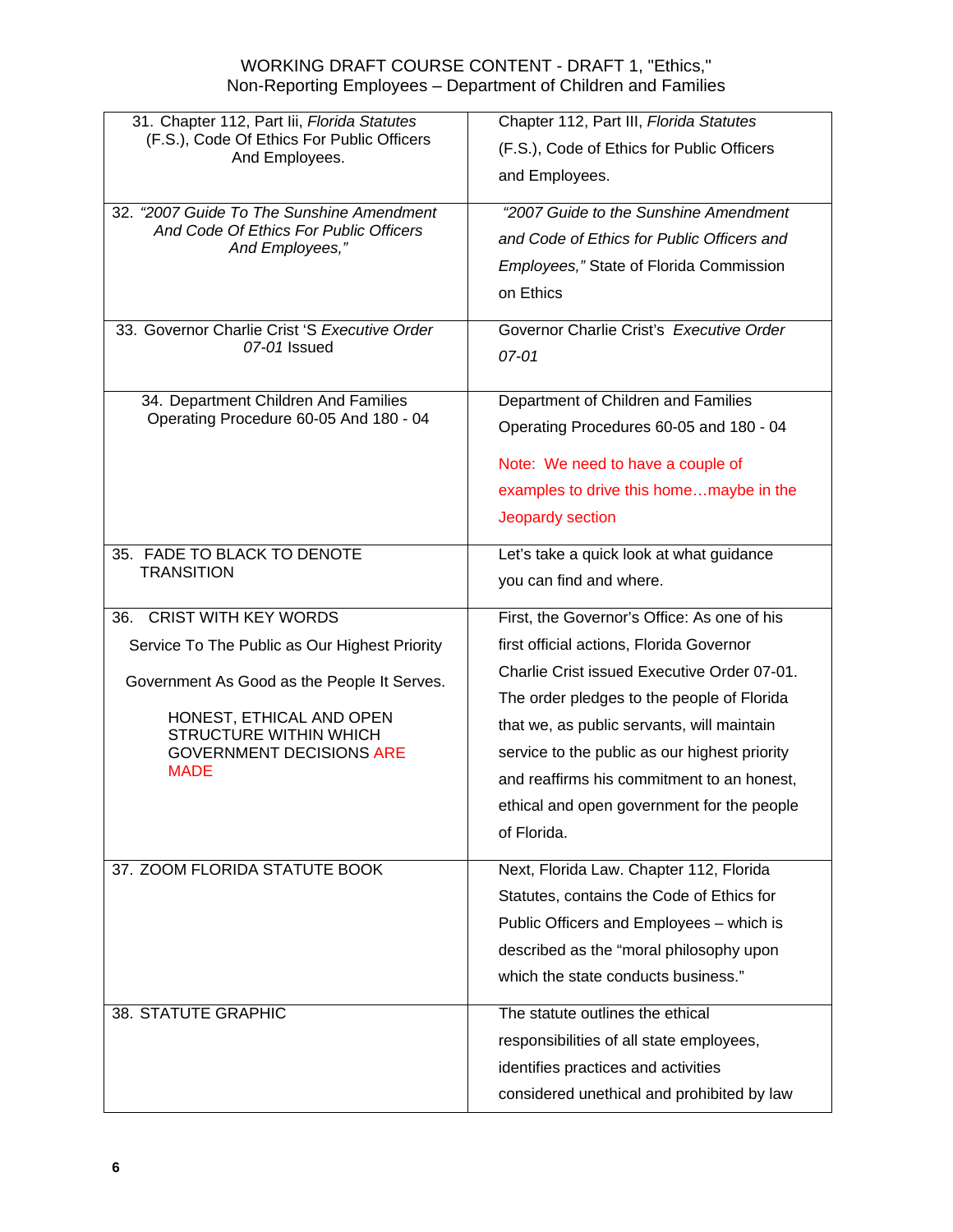|                                                   | and it identifies what selected employees<br>must disclose to the public.                                                                                                                                                                                                                                                                        |
|---------------------------------------------------|--------------------------------------------------------------------------------------------------------------------------------------------------------------------------------------------------------------------------------------------------------------------------------------------------------------------------------------------------|
| 39. DEPARTMENT PROCEDURE GRAPHIC                  | The department's Operating Procedure 60-<br>05 address the responsibilities we all have<br>as employees of this agency. The<br>procedure emphasizes "the close<br>relationship between one's personal ethics,<br>professional ethics, and the department's<br>core values."                                                                      |
| 40.                                               | Most importantly it reminds us that as<br>stewards of the public trust, we are pledged<br>to use the authority and resources of the<br>department to further the public interest and<br>not for any financial or personal benefit or<br>privilege.                                                                                               |
| 41. DEPARTMENT PROCEDURE GRAPHIC                  | Further, departmental procedure 180 - 04<br>requires departmental employees to report<br>unethical and illegal activities to the<br>department's Inspector General's office.                                                                                                                                                                     |
| 42.                                               | All in all, each of these contains detailed<br>information on do's and don'ts for public<br>employees. If you need more information<br>please click the resources button above<br>which will link you to the documents.                                                                                                                          |
| 43. TEXT ON SCREEN WITH PHOTOS OR<br><b>VIDEO</b> | By and large, what all of these require is<br>mostly the same and pretty simple overall:<br>Do your job with honesty and<br>integrity.<br>Be ethical. Never put your interests<br>before the interests of the people<br>you serve.<br>For example, it's the end of<br>$\circ$<br>the day. You're tired. You<br>have some paperwork left<br>Use a |
| 7                                                 | <b>Different</b><br>example                                                                                                                                                                                                                                                                                                                      |

this is weak.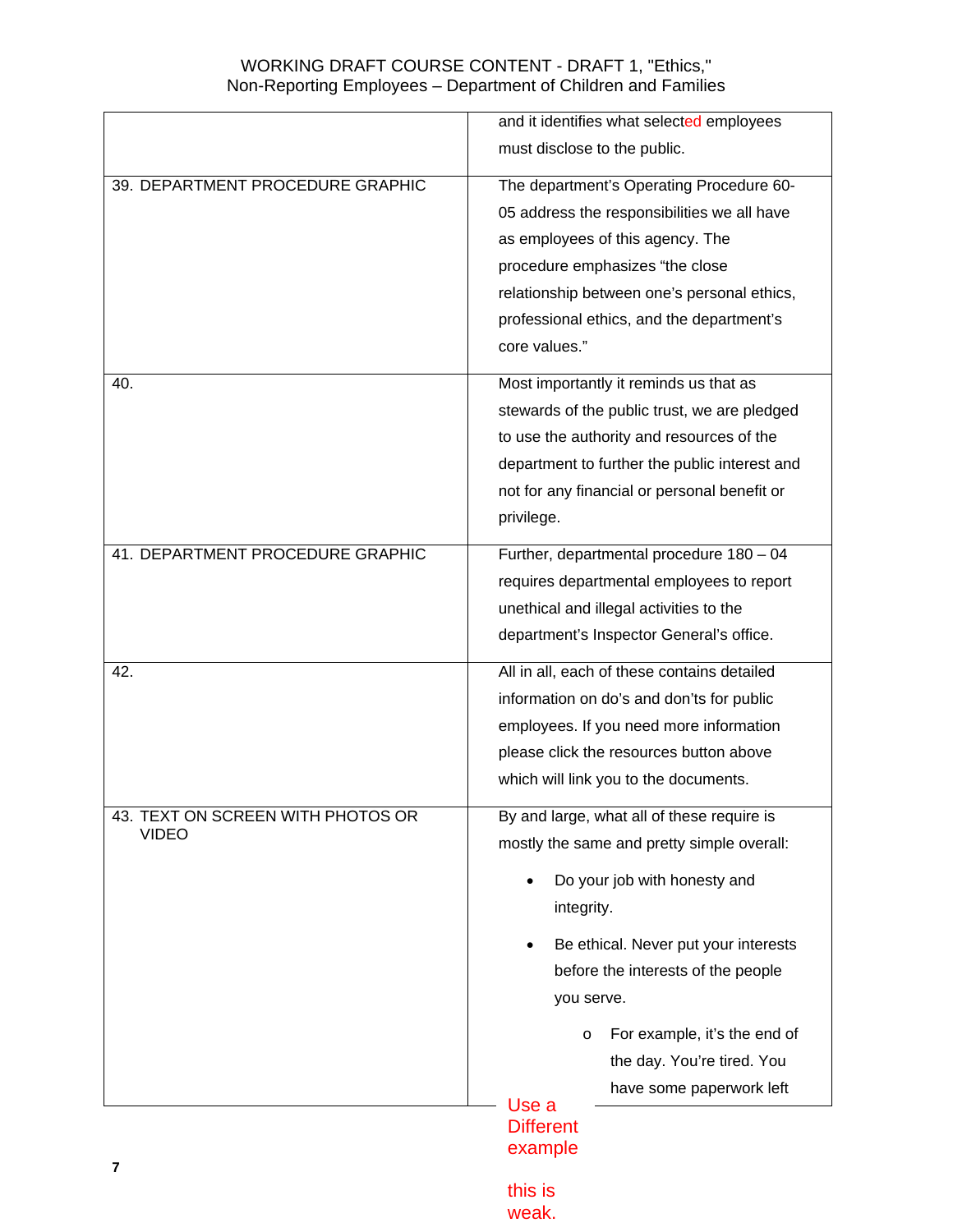|                                | that if not finished today will                |
|--------------------------------|------------------------------------------------|
|                                | delay a consumer's                             |
|                                | benefits. It would be                          |
|                                | unethical for you not to do                    |
|                                | the paperwork.                                 |
|                                | Never accept any personal                      |
|                                | benefits, favors or gifts in the               |
|                                | course of doing your job. (With                |
|                                | gifts, the rule of thumb is you can't          |
|                                | accept anything worth more than                |
|                                | \$25.) or if it was given with the             |
|                                | intention to influence. And, you               |
|                                | cannot take a gift from a vendor or            |
|                                | lobbyist, no matter what the value             |
|                                | or intent.                                     |
|                                |                                                |
|                                |                                                |
| 44. TEXT ON SCREEN WITH PHOTOS | Don't do anything that results in<br>$\bullet$ |
|                                | preferential treatment of or benefit           |
|                                | to you, your friends, family, or past          |
|                                | or potentially future business                 |
|                                | associates.                                    |
|                                | For instance a friend of<br>$\circ$            |
|                                | yours has applied for                          |
|                                | services from the                              |
|                                | department. You know the                       |
|                                | person really needs the                        |
|                                | service. Would it be wrong                     |
|                                | to call the program                            |
|                                | supervisor and ask that                        |
|                                | person's application be                        |
|                                | rushed ahead of others?                        |
|                                | Yes it would.                                  |
|                                |                                                |
|                                | Before you start wringing your                 |
|                                | hands about an ethical dilemma,                |
|                                |                                                |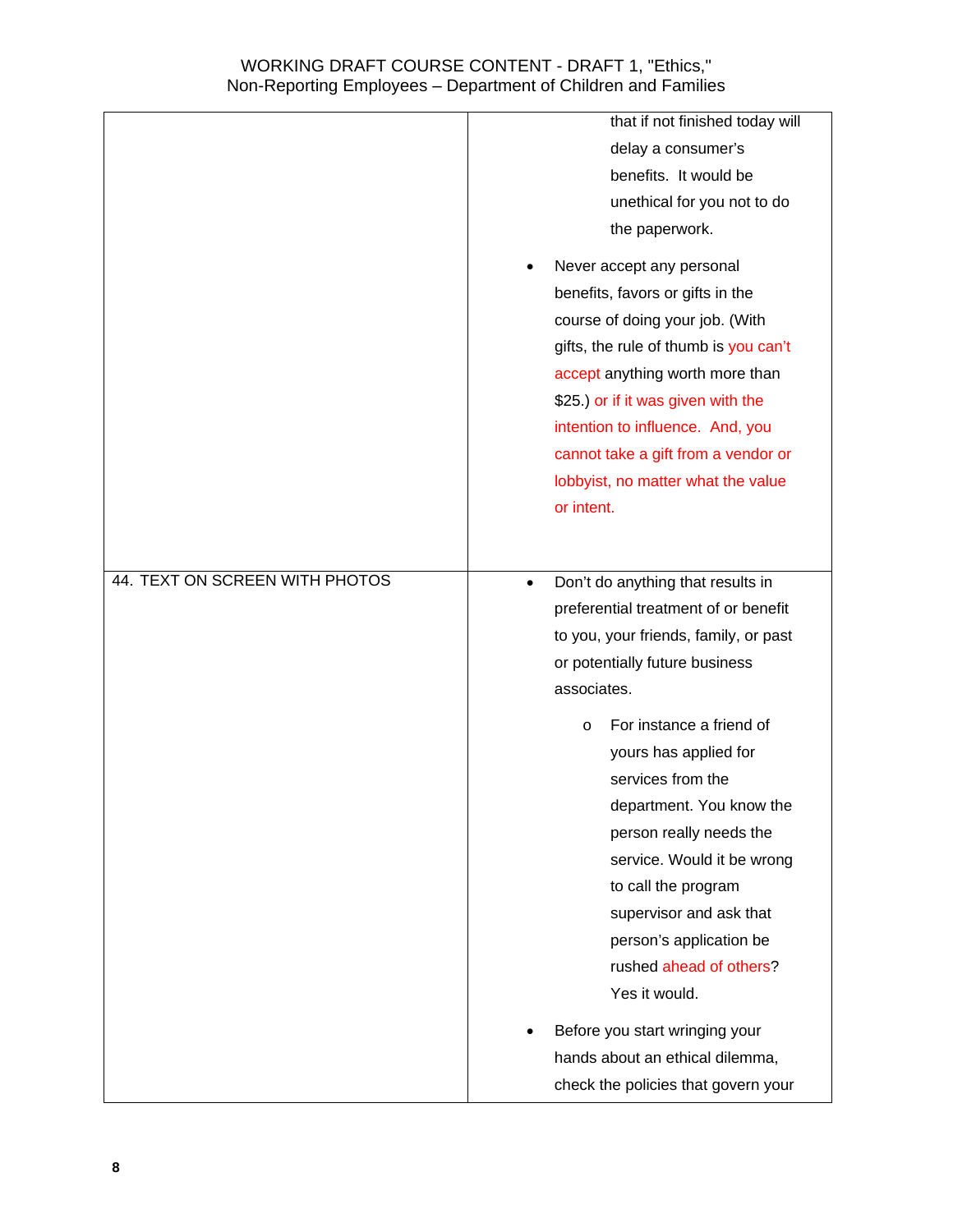|                                                  | job. Chances are they spell out                 |
|--------------------------------------------------|-------------------------------------------------|
|                                                  | what you can, can't or should do.               |
| 45. TEXT ON SCREEN WITH PHOTOS                   | Remember, if you're thinking about<br>$\bullet$ |
|                                                  | doing something that's technically              |
|                                                  | alright, but that the public might              |
|                                                  | perceive as being wrong - don't do              |
|                                                  | it.                                             |
|                                                  | Use the "If I read it in the                    |
|                                                  | newspaper test."                                |
|                                                  | For example, let's say<br>O                     |
|                                                  | you're on call which means                      |
|                                                  | you're not allowed to drink.                    |
|                                                  | In morning paper or in on-                      |
|                                                  | line news there's a photo                       |
|                                                  | from a reception that has                       |
|                                                  | you in the background with                      |
|                                                  | a glass in your hand.                           |
|                                                  | Alcohol? Soda? No one                           |
|                                                  | can tell from the photo $-$                     |
|                                                  | nor can your supervisor or                      |
|                                                  | a co-worker or client.                          |
|                                                  | Perhaps it would have                           |
|                                                  | been better not to go to the                    |
|                                                  | reception or go and not                         |
|                                                  | drink anything.                                 |
|                                                  | Situations might not always be                  |
|                                                  | clearly black or white. So if you're            |
|                                                  | unsure of what to do, ask                       |
|                                                  | someone higher up in the                        |
|                                                  | department for guidance. Your                   |
|                                                  | supervisor or one of the                        |
|                                                  | department's attorneys.                         |
| 46. GIFTS, VENDORS FOOD, TRAVEL,                 | Okay, now for some practical examples -         |
| <b>PURCHASING</b>                                | and some fun - let's play a little DCF          |
| (Marsha, we have a really cool jeopardy animated | Modified Jeopardy.                              |
|                                                  |                                                 |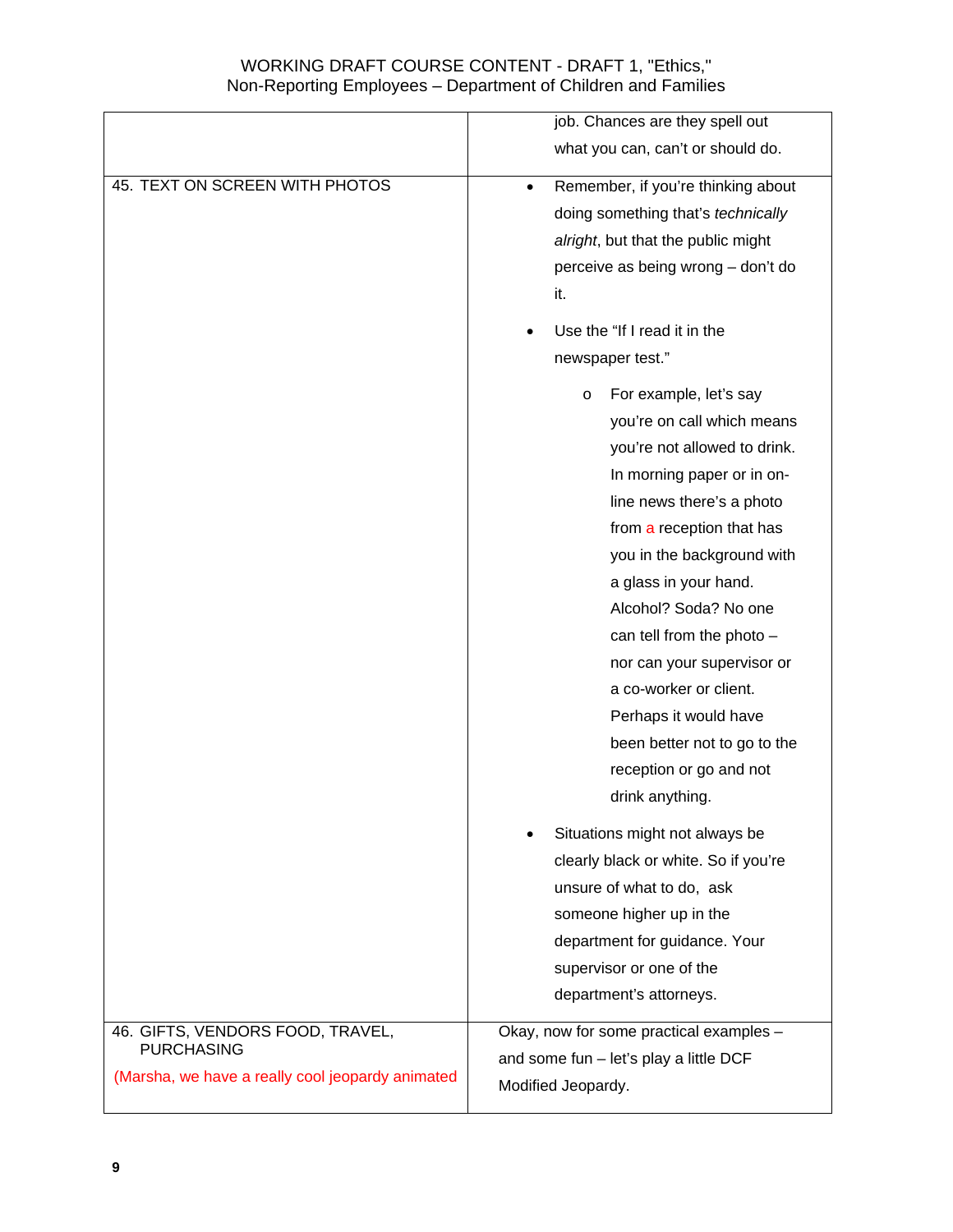| quiz, i know you'll need to see it before you can | After you hear the question, write type in      |
|---------------------------------------------------|-------------------------------------------------|
| decide if you like ithe approach or not)          | your response in the area at the bottom of      |
|                                                   | the screen, and then click our host's head      |
|                                                   | for the correct answer.                         |
| 47.                                               | Gifts for 200                                   |
|                                                   |                                                 |
| 48. SPECIAL EFFECTS FLOWERS                       | Your office receives an arrangement of          |
|                                                   | flowers from someone you've helped. Can         |
|                                                   | you keep them?                                  |
|                                                   | Maybe, but why take the chance?                 |
|                                                   | The Code of Ethics says you can't               |
|                                                   | accept a gift worth more than \$25 --           |
|                                                   | few arrangements cost that little               |
|                                                   | these days. To be on the safe side,             |
|                                                   | ask the delivery person to drop                 |
|                                                   | them off at the next hospital he                |
|                                                   | visits - or drop them off yourself.             |
|                                                   | Then let the person that sent them              |
|                                                   | know as a public employee, you                  |
|                                                   | are unable to accept gifts.                     |
| 49.                                               | Meals for 500                                   |
| 50. DINNER FX VIDEO                               | You go to Tampa to talk to a vendor about       |
|                                                   | contracting to provide mental health            |
|                                                   | services locally. The meeting runs late and     |
|                                                   | the vendor invites you to go to dinner. Can     |
|                                                   | you go?                                         |
|                                                   | You can go, provided you pay for                |
|                                                   | your own dinner. But what if                    |
|                                                   | another vendor saw the two of you               |
|                                                   | at the restaurant? It might would               |
|                                                   | be best to graciously decline.                  |
| 51.                                               | Travel for 100                                  |
|                                                   | You receive your travel reimbursement           |
|                                                   | check, and you've been overpaid \$150.00.       |
|                                                   | You think to yourself, "every time I travel for |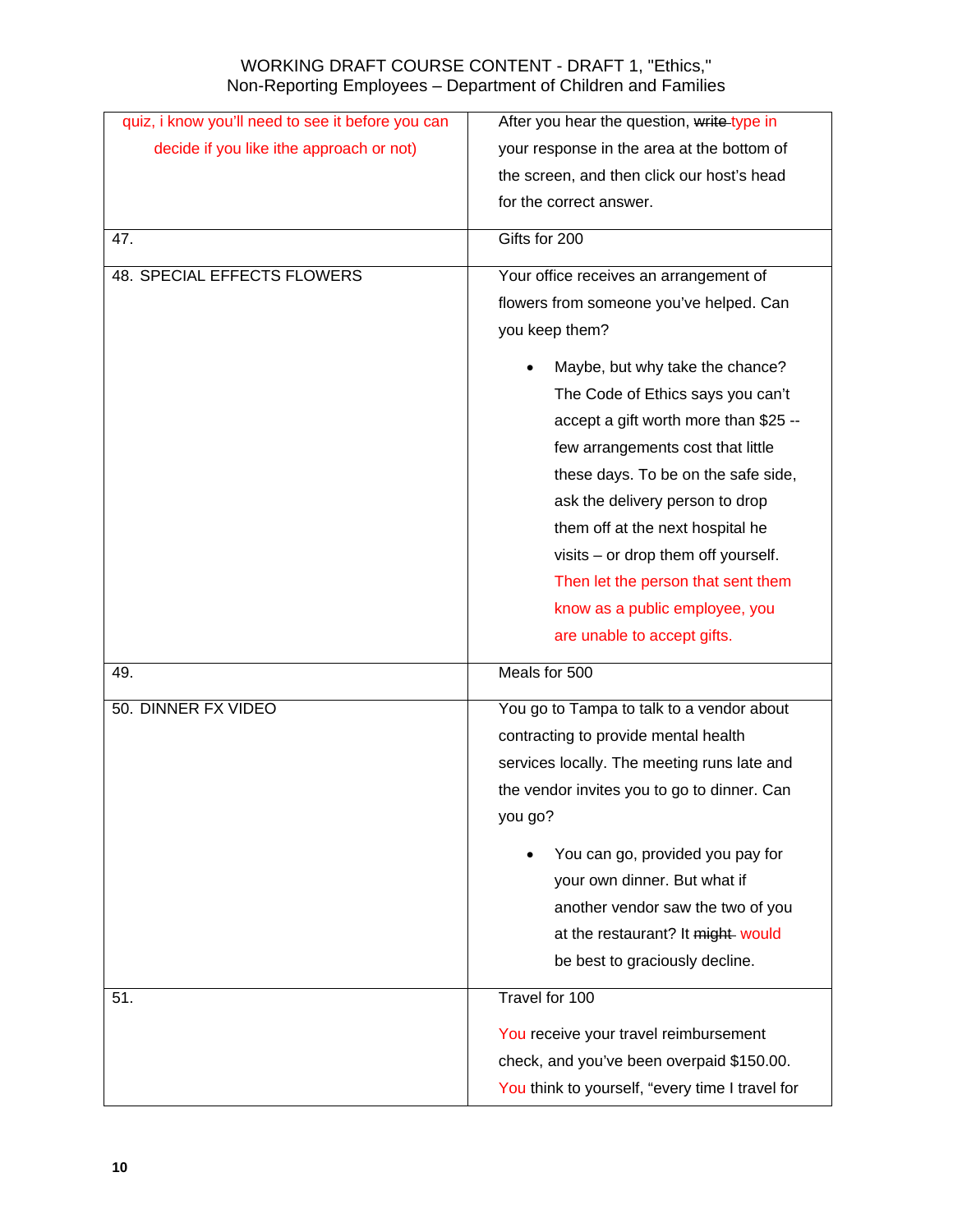|                            | the state I lose money - over the past two    |
|----------------------------|-----------------------------------------------|
|                            | years it's been well over \$150.00. This      |
|                            | helps even things out." That seems fair --    |
|                            | she's had to pay for state travel out of her  |
|                            | own pocket, so why shouldn't she keep it?     |
|                            | The answer is simple. First, it's             |
|                            | unethical to take a reimbursement             |
|                            | you received because of an error.             |
|                            | Second, it's against the law and              |
|                            | worse, she could lose her job. or             |
|                            | worse.                                        |
|                            | (You/she check $1st$ & $2nd$ person)          |
| 52.                        | Okay. Contractors for 300.                    |
| 53. WORKER FX PHOTO        | You designed a nationally recognized          |
| YOU CAN'T BE INVOLVED.     | program for child abuse prevention. The       |
|                            | project was put out on bid, and you helped    |
|                            | select a highly qualified vendor. You've      |
|                            | been thinking about leaving the department    |
|                            | and the vendor offers you a job directing     |
|                            | the project. You designed it, you have the    |
|                            | skills and background to take it off the      |
|                            | drawing board and make it a success.          |
|                            | Everyone benefits right?                      |
|                            | Wrong. The law is very specific               |
|                            | about this one. Former employees,             |
|                            | whether retired or terminated, are            |
|                            | not allowed for two years to have             |
|                            | any employment or contract in                 |
|                            | which he or she participated                  |
|                            | personally and substantially by               |
|                            | recommendation or decision while              |
|                            | a state employee.                             |
| 54. RECEPTION ILLUSTRATION | Food for 200                                  |
|                            | The day you meet at a vendor's office they're |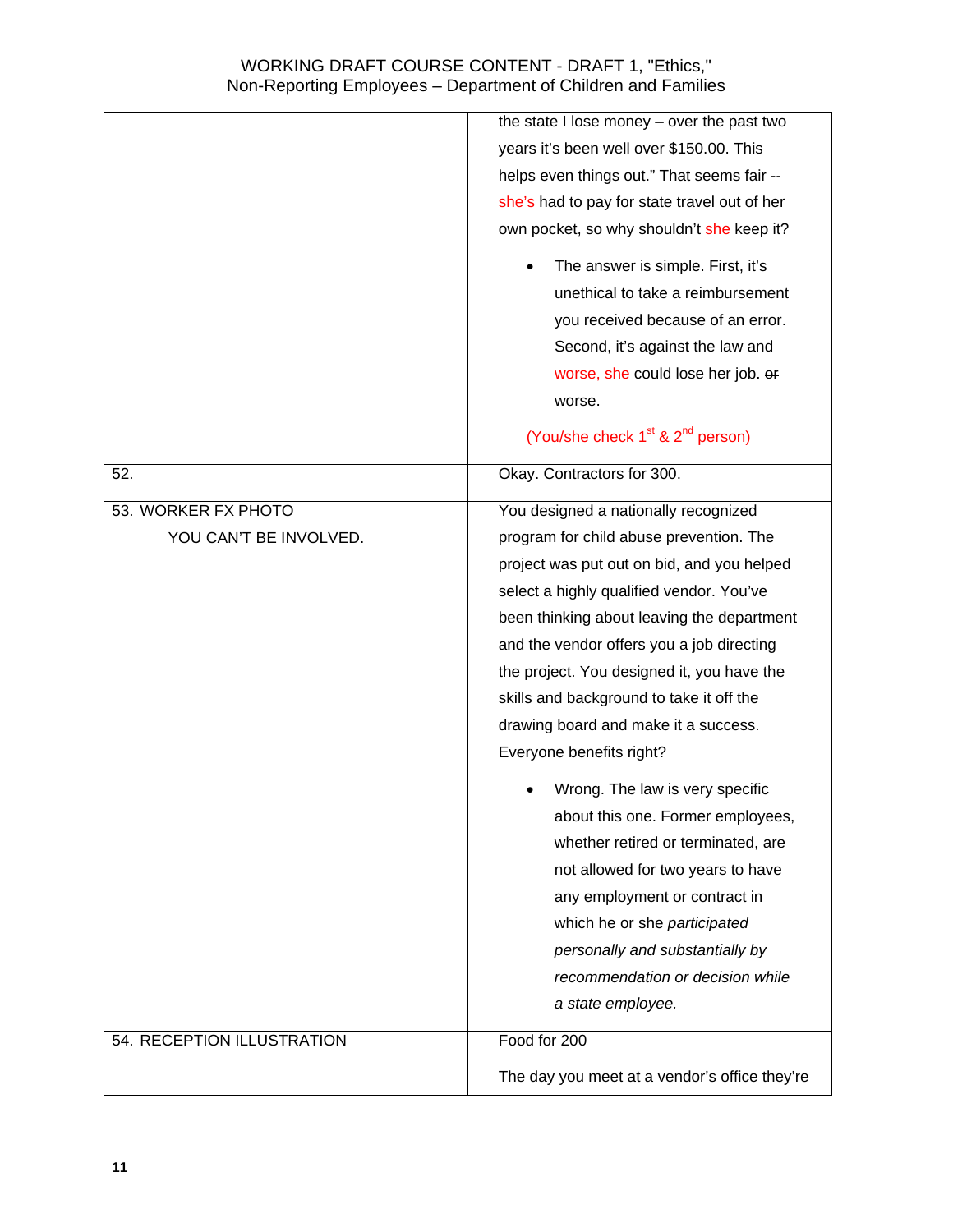|            | having a birthday party for an employee. They |
|------------|-----------------------------------------------|
|            | offer you some cake and punch when you're     |
|            | taking a break from your meeting. Is it       |
|            | unethical to take free food from a vendor?    |
| 55.        | Like anything else, there are                 |
|            | exceptions. The rules say "On site            |
|            | consumption of food and refreshment           |
|            | at receptions is acceptable, provided         |
|            | that employee's attendance at the             |
|            | event is an appropriate exercise of           |
|            | official duties.                              |
|            | Just say no. You should not let a             |
|            | vendor pay for or provide anything for        |
|            | you, as in the example earlier about          |
|            | dinner. So to be on the safe side,            |
|            | even when invited to participate in the       |
|            | birthday party, it would be best to           |
|            | decline the food graciously.                  |
| . QUESTION | Appearances for 500                           |
| 56. A.     | You work in an office at district a circuit   |
|            | headquarters office. A vendor you've          |
|            |                                               |
|            | gotten to know, a real pleasant guy has       |
|            | brings brought you a nice thermal             |
|            | company coffee cups that sports his           |
|            | company's logo. Should you take               |
|            | accept it or not?                             |
|            | Technically you could No., but it's           |
|            | best if you should graciously                 |
|            | decline. The law is very clear that           |
|            | you may not accept anything of                |
|            | value from a lobbyist or vendor.              |
|            | Consider what a competing vendor              |
|            | might think if she visited the office.        |
|            | Again, you'd be better off                    |